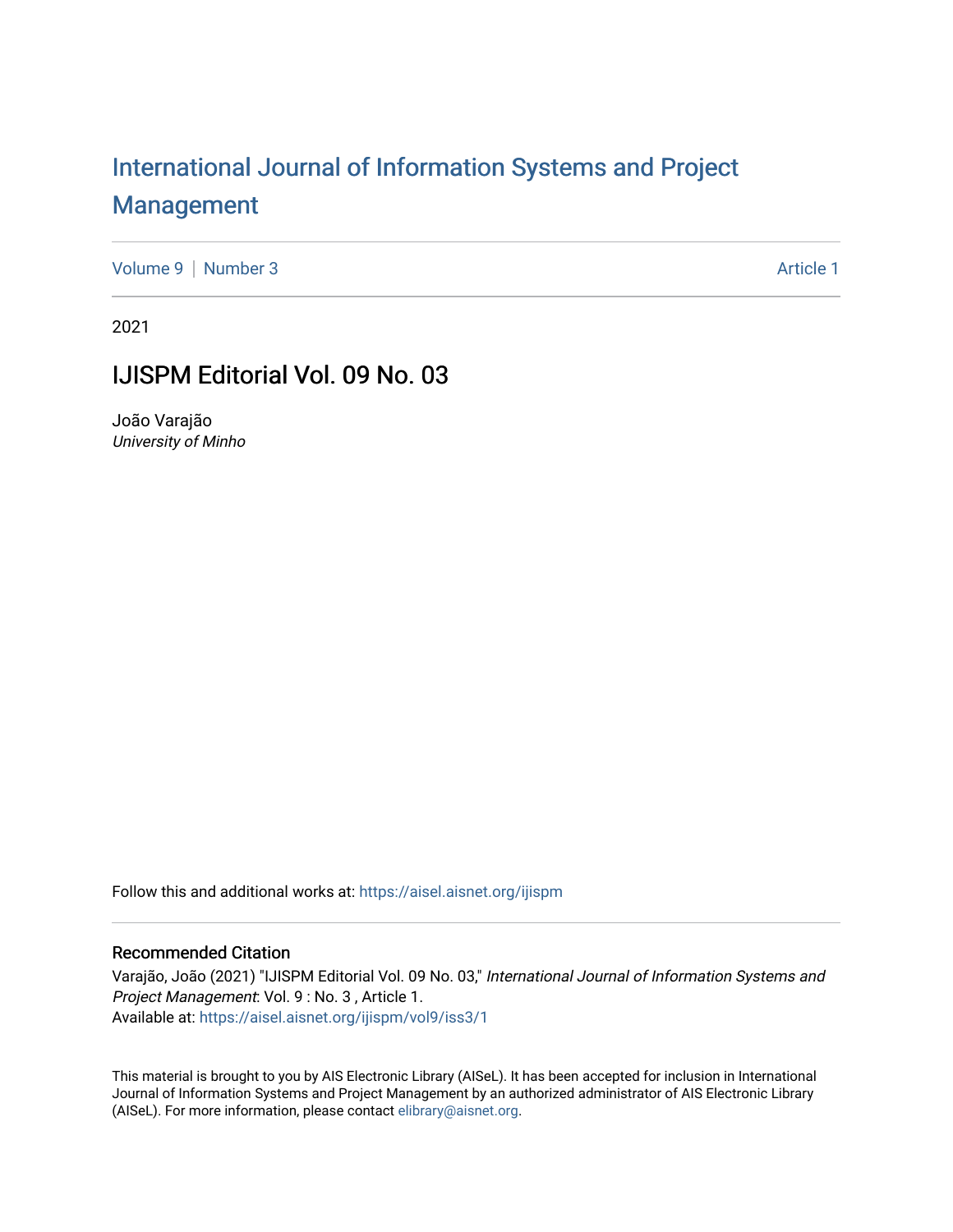

International Journal of

Information Systems and Project Management

ISSN (print):2182-7796, ISSN (online):2182-7788, ISSN ( cd-rom):2182-780X *Available online a[t www.sciencesphere.org/ijispm](http://www.sciencesphere.org/ijispm)*

# Editorial

The mission of the *IJISPM - International Journal of Information Systems and Project Management* is the dissemination of new scientific knowledge on information systems management and project management, encouraging further progress in theory and practice.

It is our great pleasure to bring you the third number of the ninth volume of IJISPM. In this issue readers will find important contributions on agile methods, project teams, and digital transformation.

The first article, "Bringing templates to life: overcoming obstacles to the organizational implementation of Agile methods", is a viewpoint authored by Michael Durbin and Fred Niederman. Agile software development methods have become accepted as a template for organizations to create new products. Though generally viewed as an aid to productivity, there are a number of barriers to experiencing their full benefit. One such barrier pertains to the implementation of agile methods across the range of organizational levels from the use of tools to culture, norms, and policies creating the context within which projects are performed. This viewpoint article examines in detail the experiences of one expert at integrating agile technique, approach, and philosophy into the broader organizational setting. Numerous particular lessons and prescriptions result from this discussion. Turning around the grounded theory approach where numerous individuals are interrogated mildly in regard to a particular phenomenon, the discussion surfaced in this article results from repeated interviews with one domain expert. Lessons and comments are organized into four sections: individual team member, organization, transitioning, and tools and techniques.

The title of the second article is "In whom do we trust? Critical success factors impacting intercultural communication in multicultural project teams", which is authored by Wenyuan Yu, Kathryn Cormican, Qiong Wu, and Suzana Sampaio. Trust is a significant enabler for intercultural communication in project teams. Researchers and practitioners, therefore, need to know which factors might enhance trust in intercultural communication. Contributing to the yet limited number of studies in the field of intercultural communication for multicultural project teams, this research theoretically analyzes and empirically investigates the enablers of trust for intercultural communication focusing on emotional intelligence, empathy, interaction, and transparency. Using a field sample of 117 experienced project managers working in multicultural project teams, the authors find that interaction and transparency significantly and positively influence trust in intercultural communication; empathy marginally and positively influences trust. Emotional intelligence does not exert an effect on it. These results provide novel theoretical and empirical insights which have practical implications for project managers. The findings direct suggestions for additional theoretical work.

The third article, authored by Liliana Machuca-Villegas, Gloria P. Gasca-Hurtado, and Mirna Muñoz, is entitled "Measures related to social and human factors that influence productivity in software development teams". Software companies need to measure their productivity. Measures are useful indicators to evaluate processes, projects, products, and people who are part of software development teams. The results of these measurements are used to make decisions, manage projects, and improve software development and project management processes. The research is based on selecting a set of measures related to social and human factors (SHF) that influence productivity in software development teams and therefore in project management. The research was performed in three steps. In the first step, there was performed a tertiary literature review aimed to identify measures related to productivity. Then, the identified measures were submitted for its evaluation to project management experts and finally, the measures selected by the experts were mapped to the SHF. A set of 13 measures was identified and defined as a key input for designing improvement strategies. The measures have been compared to SHF to evaluate the development team's performance from a more human context and to establish indicators in productivity improvement strategies of software projects. Although the number of productivity measures related to SHF is limited, it was possible to identify the measures used in both traditional and agile contexts.